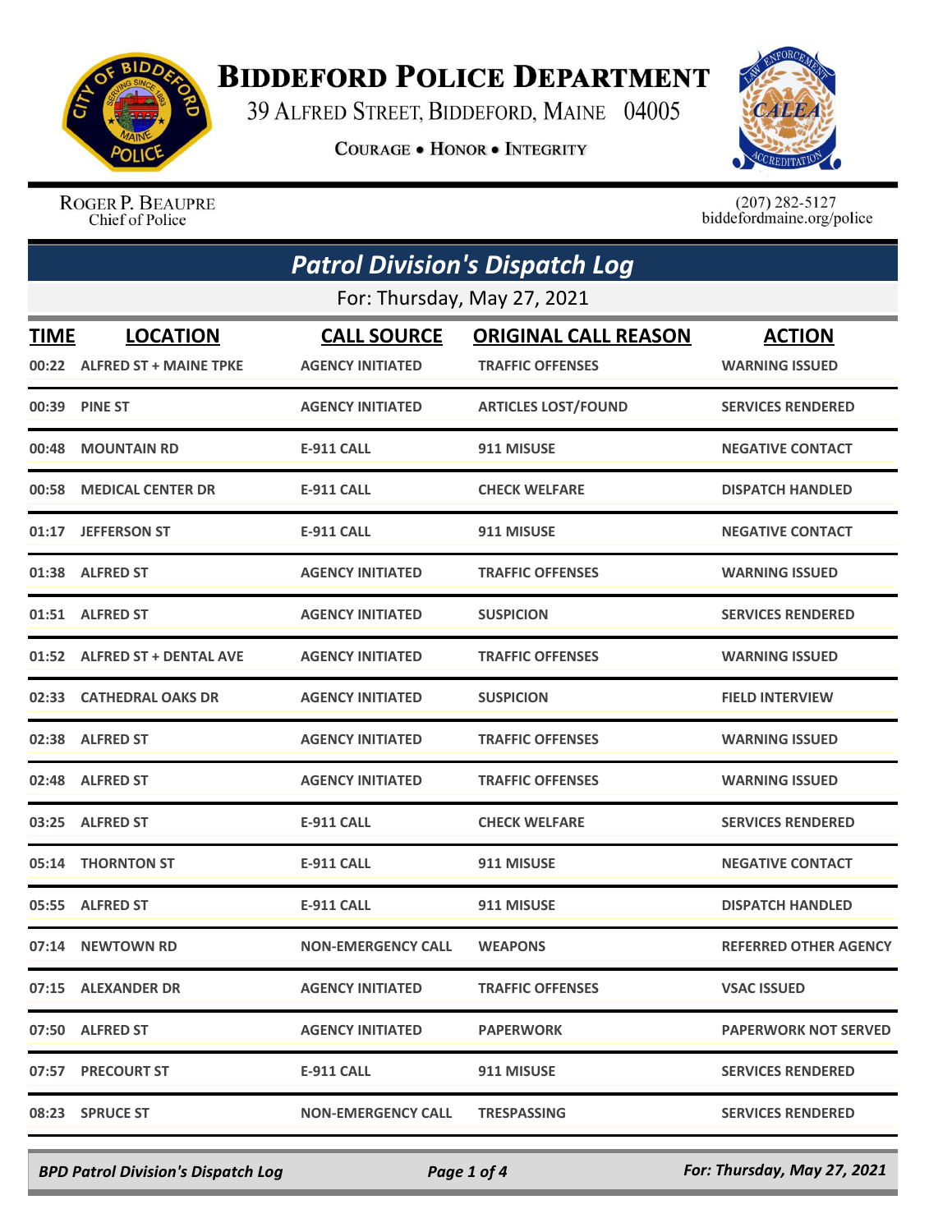| <b>TIME</b><br>08:26 | <b>LOCATION</b><br><b>MAIN ST</b> | <b>CALL SOURCE</b><br><b>AGENCY INITIATED</b> | <b>ORIGINAL CALL REASON</b><br><b>TRAFFIC OFFENSES</b> | <b>ACTION</b><br><b>WARNING ISSUED</b> |
|----------------------|-----------------------------------|-----------------------------------------------|--------------------------------------------------------|----------------------------------------|
|                      | 08:47 POOL ST                     | <b>NON-EMERGENCY CALL</b>                     | <b>MESSAGE DELIVERY</b>                                | <b>SERVICES RENDERED</b>               |
|                      | 08:49 PIKE ST                     | <b>NON-EMERGENCY CALL</b>                     | <b>SUSPICION</b>                                       | <b>UNFOUNDED</b>                       |
|                      | 09:47 BLANDINGS WAY               | <b>RADIO</b>                                  | <b>BLASTING</b>                                        | <b>NO ACTION REQUIRED</b>              |
|                      | 09:50 ALFRED ST                   | <b>NON-EMERGENCY CALL</b>                     | <b>FRAUD</b>                                           | <b>REPORT TAKEN</b>                    |
|                      | 09:56 FOSS ST                     | <b>AGENCY INITIATED</b>                       | <b>ANIMAL COMPLAINT</b>                                | <b>NEGATIVE CONTACT</b>                |
|                      | 10:06 ALFRED ST                   | <b>NON-EMERGENCY CALL</b>                     | <b>ASSIST OTHER AGENCY</b>                             | <b>SERVICES RENDERED</b>               |
|                      | 10:35 MAIN ST + WATER ST          | <b>WALK-IN AT STATION</b>                     | <b>ARTICLES LOST/FOUND</b>                             | <b>REPORT TAKEN</b>                    |
|                      | 10:40 FOSS ST                     | <b>E-911 CALL</b>                             | <b>THEFT</b>                                           | <b>REPORT TAKEN</b>                    |
|                      | 10:41 GRAHAM ST                   | <b>NON-EMERGENCY CALL</b>                     | <b>CHECK WELFARE</b>                                   | <b>SERVICES RENDERED</b>               |
|                      | 10:57 ALFRED ST                   | <b>NON-EMERGENCY CALL</b>                     | <b>CHECK WELFARE</b>                                   | <b>GONE ON ARRIVAL</b>                 |
| 11:23                | <b>WASHINGTON ST</b>              | <b>NON-EMERGENCY CALL</b>                     | <b>CHECK WELFARE</b>                                   | <b>SERVICES RENDERED</b>               |
| 11:28                | <b>GEORGE ST</b>                  | <b>E-911 CALL</b>                             | 911 MISUSE                                             | <b>DISPATCH HANDLED</b>                |
| 11:36                | <b>GREEN ST + SOUTH ST</b>        | <b>AGENCY INITIATED</b>                       | <b>CRIMINAL MISCHIEF</b>                               | <b>SERVICES RENDERED</b>               |
| 12:26                | <b>ALFRED ST</b>                  | <b>E-911 CALL</b>                             | 911 MISUSE                                             | <b>NO ACTION REQUIRED</b>              |
|                      | 12:46 ALFRED ST                   | <b>NON-EMERGENCY CALL</b>                     | <b>SUSPICION</b>                                       | <b>SERVICES RENDERED</b>               |
|                      | 12:52 BACON ST + FOSS ST          | <b>NON-EMERGENCY CALL</b>                     | <b>CRIMINAL MISCHIEF</b>                               | <b>SERVICES RENDERED</b>               |
|                      | 13:19 MAPLEWOOD AVE               | <b>AGENCY INITIATED</b>                       | <b>SUSPICION</b>                                       | <b>REPORT TAKEN</b>                    |
|                      | 13:39 MAIN ST                     | <b>AGENCY INITIATED</b>                       | <b>TRAFFIC OFFENSES</b>                                | <b>WARNING ISSUED</b>                  |
|                      | 13:42 POOL ST                     | <b>NON-EMERGENCY CALL</b>                     | <b>ANIMAL COMPLAINT</b>                                | <b>SERVICES RENDERED</b>               |
|                      | 14:00 CENTER ST                   | <b>OTHER</b>                                  | <b>HARASSMENT</b>                                      | <b>REPORT TAKEN</b>                    |
|                      | 14:23 HILL ST                     | <b>NON-EMERGENCY CALL</b>                     | <b>MISSING PERSON</b>                                  | <b>REPORT TAKEN</b>                    |
|                      | <b>14:28 MAIN ST</b>              | E-911 CALL                                    | <b>DOMESTIC COMPLAINTS</b>                             | <b>REPORT TAKEN</b>                    |
|                      | 14:35 ALFRED ST                   | <b>NON-EMERGENCY CALL</b>                     | <b>ARTICLES LOST/FOUND</b>                             | <b>NO ACTION REQUIRED</b>              |
|                      | <b>14:40 PIKE ST</b>              | <b>NON-EMERGENCY CALL</b>                     | <b>CIVIL COMPLAINT</b>                                 | <b>CIVIL COMPLAINT</b>                 |
|                      | 14:49 GUINEA RD                   | <b>NON-EMERGENCY CALL</b>                     | <b>ANIMAL COMPLAINT</b>                                | <b>REFERRED OTHER AGENCY</b>           |
|                      |                                   |                                               |                                                        |                                        |

*BPD Patrol Division's Dispatch Log Page 2 of 4 For: Thursday, May 27, 2021*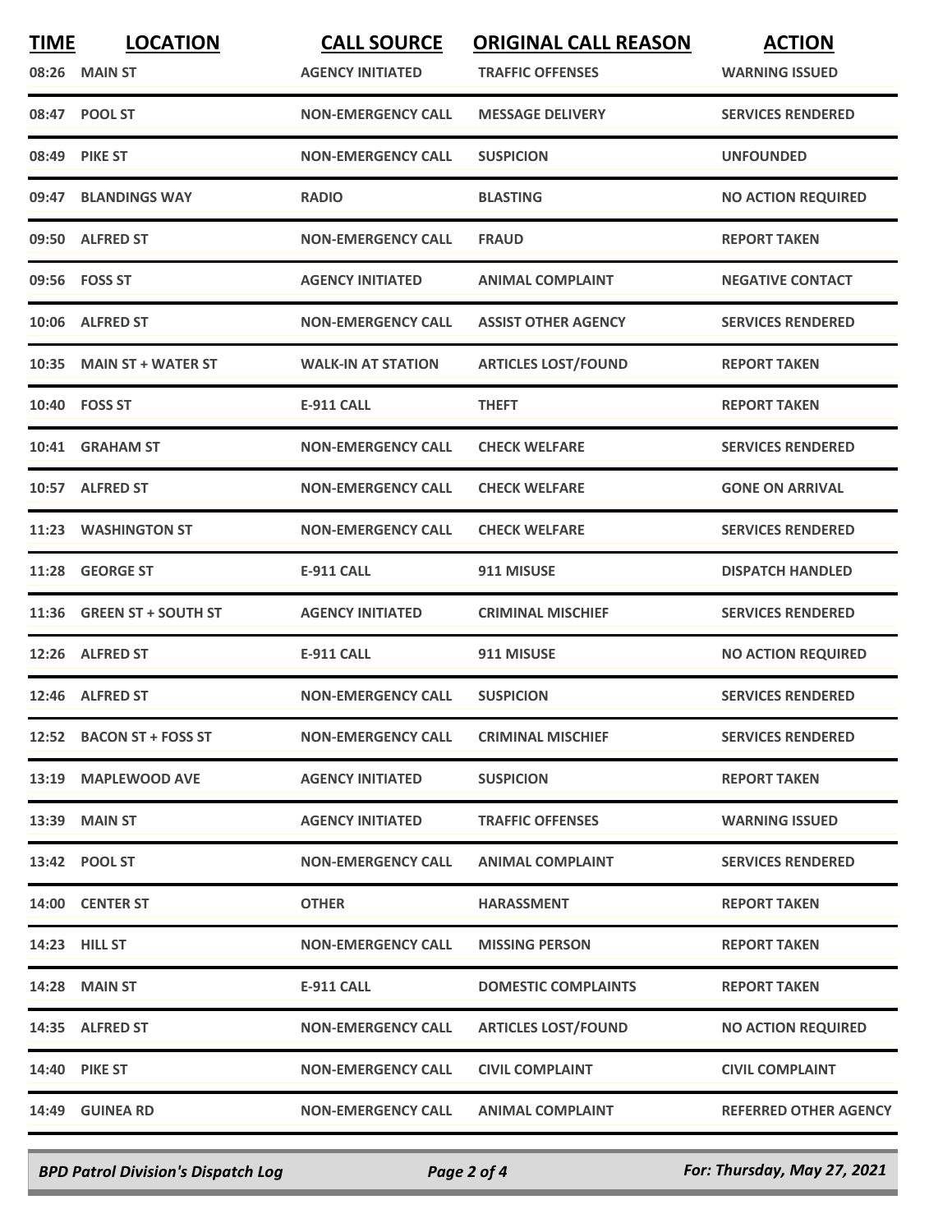| <b>TIME</b> | <b>LOCATION</b>                                                   | <b>CALL SOURCE</b>        | <b>ORIGINAL CALL REASON</b>                                                                   | <b>ACTION</b>                |
|-------------|-------------------------------------------------------------------|---------------------------|-----------------------------------------------------------------------------------------------|------------------------------|
|             | 15:07 MAY ST                                                      | <b>NON-EMERGENCY CALL</b> | <b>HARASSMENT</b>                                                                             | <b>REPORT TAKEN</b>          |
|             | 15:07 SOUTH ST                                                    | <b>NON-EMERGENCY CALL</b> | <b>SUSPICION</b>                                                                              | <b>GONE ON ARRIVAL</b>       |
|             | 15:38 ELM ST                                                      | <b>NON-EMERGENCY CALL</b> | <b>DOMESTIC COMPLAINTS</b>                                                                    | <b>REPORT TAKEN</b>          |
|             | <b>16:05 ANDREWS RD</b>                                           | <b>E-911 CALL</b>         | 911 MISUSE                                                                                    | <b>NO ACTION REQUIRED</b>    |
|             | 16:25 WEST ST + FOREST ST                                         | <b>AGENCY INITIATED</b>   | <b>TRAFFIC OFFENSES</b>                                                                       | <b>WARNING ISSUED</b>        |
|             | 16:34 GRAHAM ST + ALFRED ST                                       | <b>AGENCY INITIATED</b>   | <b>TRAFFIC OFFENSES</b>                                                                       | <b>WARNING ISSUED</b>        |
|             | 17:12 WEST ST                                                     | E-911 CALL                | 911 MISUSE                                                                                    | <b>DISPATCH HANDLED</b>      |
|             | 17:15 ELM ST                                                      | E-911 CALL                | <b>CHECK WELFARE</b>                                                                          | <b>UNFOUNDED</b>             |
|             | 17:19 ROCKY WAY                                                   | <b>E-911 CALL</b>         | 911 MISUSE                                                                                    | <b>NO ACTION REQUIRED</b>    |
|             | 17:29 WEST ST                                                     | <b>E-911 CALL</b>         | <b>TRESPASSING</b>                                                                            | <b>SERVICES RENDERED</b>     |
|             | 18:07 HILL ST                                                     | <b>NON-EMERGENCY CALL</b> | <b>DOMESTIC COMPLAINTS</b>                                                                    | <b>REPORT TAKEN</b>          |
|             | 18:11 EMERY ST                                                    | E-911 CALL                | <b>SUSPICION</b>                                                                              | <b>SERVICES RENDERED</b>     |
|             | 18:13 SOUTH ST                                                    | <b>E-911 CALL</b>         | <b>SUSPICION</b>                                                                              | <b>SERVICES RENDERED</b>     |
|             | 18:20 ALFRED ST                                                   | <b>NON-EMERGENCY CALL</b> | <b>ARTICLES LOST/FOUND</b>                                                                    | <b>NO ACTION REQUIRED</b>    |
|             | 19:50 GRANITE ST<br><b>CHARGE: VIOLATING CONDITION OF RELEASE</b> | <b>E-911 CALL</b>         | <b>DOMESTIC COMPLAINTS</b><br>OFFENDER: JASON L GRENIER  AGE: 36  RESIDENT OF: WATERVILLE, ME | <b>ARREST(S) MADE</b>        |
|             | 20:11 JORDAN DR                                                   | <b>E-911 CALL</b>         | 911 MISUSE                                                                                    | <b>SERVICES RENDERED</b>     |
|             | 20:19 SULLIVAN ST                                                 | E-911 CALL                | <b>CHECK WELFARE</b>                                                                          | <b>UNFOUNDED</b>             |
|             | <b>20:29 PINE ST</b>                                              | <b>NON-EMERGENCY CALL</b> | <b>CHECK WELFARE</b>                                                                          | <b>SERVICES RENDERED</b>     |
|             | 20:39 DEER RUN DR                                                 | E-911 CALL                | 911 MISUSE                                                                                    | <b>SERVICES RENDERED</b>     |
|             | 21:00 GRAHAM ST + UNION ST                                        | <b>NON-EMERGENCY CALL</b> | <b>DISTURBANCE / NOISE</b>                                                                    | <b>NEGATIVE CONTACT</b>      |
|             | 21:34 ELM ST                                                      | <b>AGENCY INITIATED</b>   | <b>TRAFFIC OFFENSES</b>                                                                       | <b>WARNING ISSUED</b>        |
|             | 22:21 ALFRED ST + PRECOURT ST                                     | <b>AGENCY INITIATED</b>   | <b>ARTICLES LOST/FOUND</b>                                                                    | <b>REPORT TAKEN</b>          |
|             | 22:52 EMERY ST                                                    | <b>NON-EMERGENCY CALL</b> | <b>JUVENILE OFFENSES</b>                                                                      | <b>TRANSPORT TO HOSPITAL</b> |
|             | 23:28 ALFRED ST                                                   | <b>NON-EMERGENCY CALL</b> | <b>SUSPICION</b>                                                                              | <b>UNFOUNDED</b>             |
|             | 23:32 SULLIVAN ST                                                 | <b>NON-EMERGENCY CALL</b> | <b>DISTURBANCE / NOISE</b>                                                                    | <b>UNFOUNDED</b>             |
|             |                                                                   |                           |                                                                                               |                              |

*BPD Patrol Division's Dispatch Log Page 3 of 4 For: Thursday, May 27, 2021*